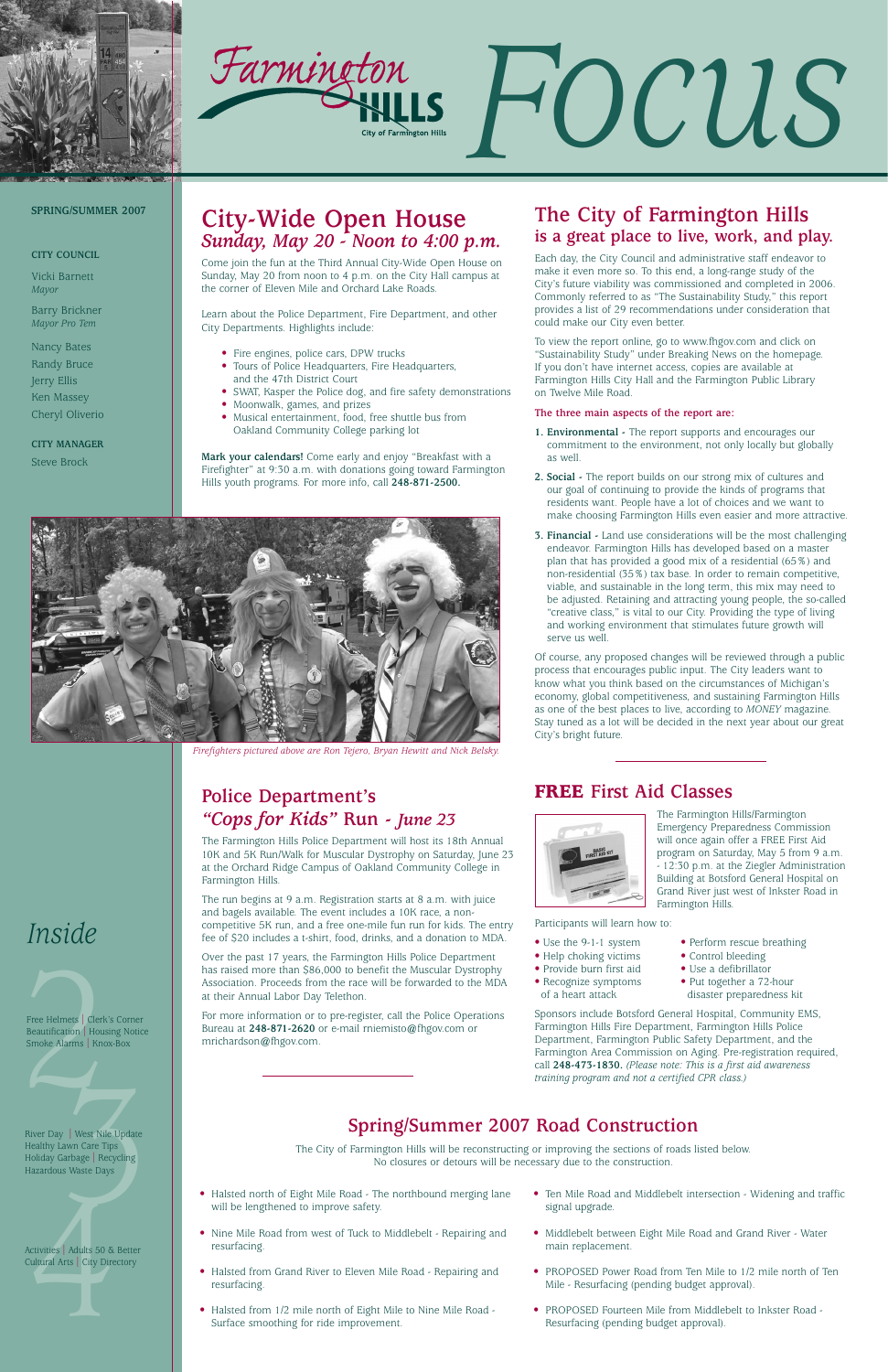

# **Clerk's Corner**

### ✰ **2007 ELECTION SCHEDULE** ✰

**May 8, 2007** - General Election (School Board Members/Trustees) **November 6, 2007** - City General Election (Mayor/City Council)

#### **ARE YOU REGISTERED TO VOTE?**

You must be registered 30 days prior to Election Day in order to be eligible to vote. If you move to a new community, you must re-register under your new address. You may register at the City Clerk's Office, County Office-Elections Division or any Secretary of State's Office.

#### **ABSENTEE VOTER BALLOTS**

You are eligible if:

- You are 60 years of age or older.
- You are physically unable to attend the polls without assistance of another.
- You are appointed as a precinct worker in a precinct other than your own.
- You expect to be absent from the community in which you are registered on Election Day.
- You cannot attend the polls because of the tenets of your religion.
- You cannot attend the polls because you are confined to jail awaiting arraignment or trial.

Absentee voter applications will automatically be mailed to disabled voters, voters who are 60 years of age or older, and those who requested to be included on our permanent absentee list. Applications were mailed at the end of March for the May 8, 2007 Election. All others who wish to receive an absentee voter ballot should call the City Clerk's Office at **248-871-2415** for an application or download the application from www.fhgov.com.

#### **DROP BOX REMINDER**

All election materials can be put in the green drive-up drop-box on Eleven Mile Road between the Police Building and City Hall.

#### **DOOR TO DOOR SOLICITORS**

Any person conducting door-to-door solicitation must be licensed with the City and have picture identification either from the City or the group they represent. The only exceptions are for those groups that are exempt from licensing provisions such as persons soliciting within three miles of their residence for educational, charitable (501.C.3), religious or youth organizations including Girl/Boy Scouts, Lions Club, Knights of Columbus, Jehovah Witnesses, newspaper distributors, etc. Persons may solicit between the hours of 10:00 a.m. and 8:00 p.m. only. We ask that exempt parties also adhere to these hours. There are certain environmental and political groups that are exempt from the City's licensing provisions, however, they are still required to have picture ID and are asked to comply with local time requirements. If you do not wish to have solicitors come to your door, you may post a No Soliciting sign on your property. Please be advised that State Law dictates that we cannot prohibit solicitation in Farmington Hills, but licensed solicitors must adhere to City ordinance requirements. If you experience an adverse situation with a solicitor or have complaints, please contact the Police Department and/or City Clerk's Office and, if possible, be able to identify the party's name and group.

#### *Police Department Offers Free Helmets for Kids Starting May 21*



The Farmington Hills Police Department is offering free helmets to any Farmington Hills child under the age of 16. Helmets can be picked up at the Command Desk at Police Headquarters on Eleven Mile just west of Orchard Lake Road starting on May 21. Children must be accompanied by a parent or guardian and proof of residency is required. For more information, call **248-871-2700.**

## **Beautification Commission Awards**

The City of Farmington Hills Beautification Commission presents annual awards to businesses, offices, and subdivision or condominium entrances that have attractive and well-maintained landscapes. Judges are looking for variety and imaginative use of color with an emphasis on overall property maintenance. Judging takes place from June through August, and awards will be presented at a ceremony on October 25. So plan for an award-winning landscape and be on the lookout for the Beautification Commission judges!



*The Beautification Commission presented the Commissioners' Award to the Fairways Office Center.*

## *Landscaping Transformations*

The Northwestern Highway median from Inkster Road to Fourteen Mile Road has undergone a transformation. The City is in the process of creating a natural landscape of trees, perennials, and ornamental grasses that will require minimal maintenance when the plants are mature. Spring 2007 will bring replacement plantings and new spring flowering trees.

The largest landscaping project to be implemented this year will be on Northwestern Highway from Twelve Mile to Fourteen Mile Road. The joint venture between Southfield, Farmington Hills, and the Michigan Department of Transportation will result in an informal, natural planting of shade trees, flowering trees, perennials, and ornamental grasses that will complement the beautiful office buildings.



## **Smoke Alarms**

**Working smoke alarms are essential in every household. Follow these tips to increase your family's safety:**

- ✓ Familiarize your family with the smoke alarm signal. Practice home fire drills to see if there are any obstacles to a quick and safe exit (including the inability for some to awaken to the smoke alarm signal).
- ✓ Smoke alarms must be installed on every level of your home, including the basement, and outside every sleeping area. New homes are required to have a smoke alarm in every sleeping room and all smoke alarms must be interconnected.
- ◆ Hard-wired smoke alarms operate on your household electrical current and can be interconnected so that every alarm sounds regardless of the fire's location. This early warning system gives occupants extra time to escape if they're in one part of the home and fire breaks out in another. Hard-wired alarms should have battery backups in case of a power outage and should be installed by a qualified electrician.

- ✓ Test your smoke alarms once a month. Replace the batteries once a year or as soon as the alarm "chirps" a low battery warning. Make it easy to remember by replacing batteries on the same day you change your clocks in the fall.
- ◆ Don't disable smoke alarms, even temporarily. If your smoke alarm is sounding "nuisance alarms," relocate it farther from kitchens or bathrooms where cooking fumes and steam can cause it to sound.
- ◆ Smoke alarms don't last forever. Replace yours once every 10 years. If you can't remember how old the alarm is, it's probably time for a new one.
- ✓ If you're building a new home or remodeling your existing home, consider installing an automatic home fire sprinkler system. Sprinklers and smoke alarms together cut your risk of dying in a home fire by 82% - a savings of thousands of lives a year.

If cost or inability to install a smoke alarm is an issue, the Farmington Hills Fire Department can help through the free smoke detector installation program. For information, call **248-871-2800.** 

## **Knox-Box Promotes Safety in Emergencies**

Do you live alone or care for someone who does? If so, the Farmington Hills Fire Department recommends that you purchase a Knox-Box Rapid Entry System. The Knox-Box is a small safe that holds entry keys and medical information that firefighters can retrieve quickly and easily in an emergency.

The Knox-Box, which costs about \$200, securely hooks over the top of an exterior door and is not removable once the door is shut. It gives the Fire Department fast access to a home when the owner is unable to answer the door. Fire Department personnel are able to access all Knox-Boxes with a single master key controlled by the Fire Department. For information on ordering a Knox-Box, call **248-871-2820.**

#### **Housing discrimination notice**

Housing discrimination is prohibited by law. If you have a housing discrimination complaint, contact the Michigan Department of Civil Rights at **313-456-3700.**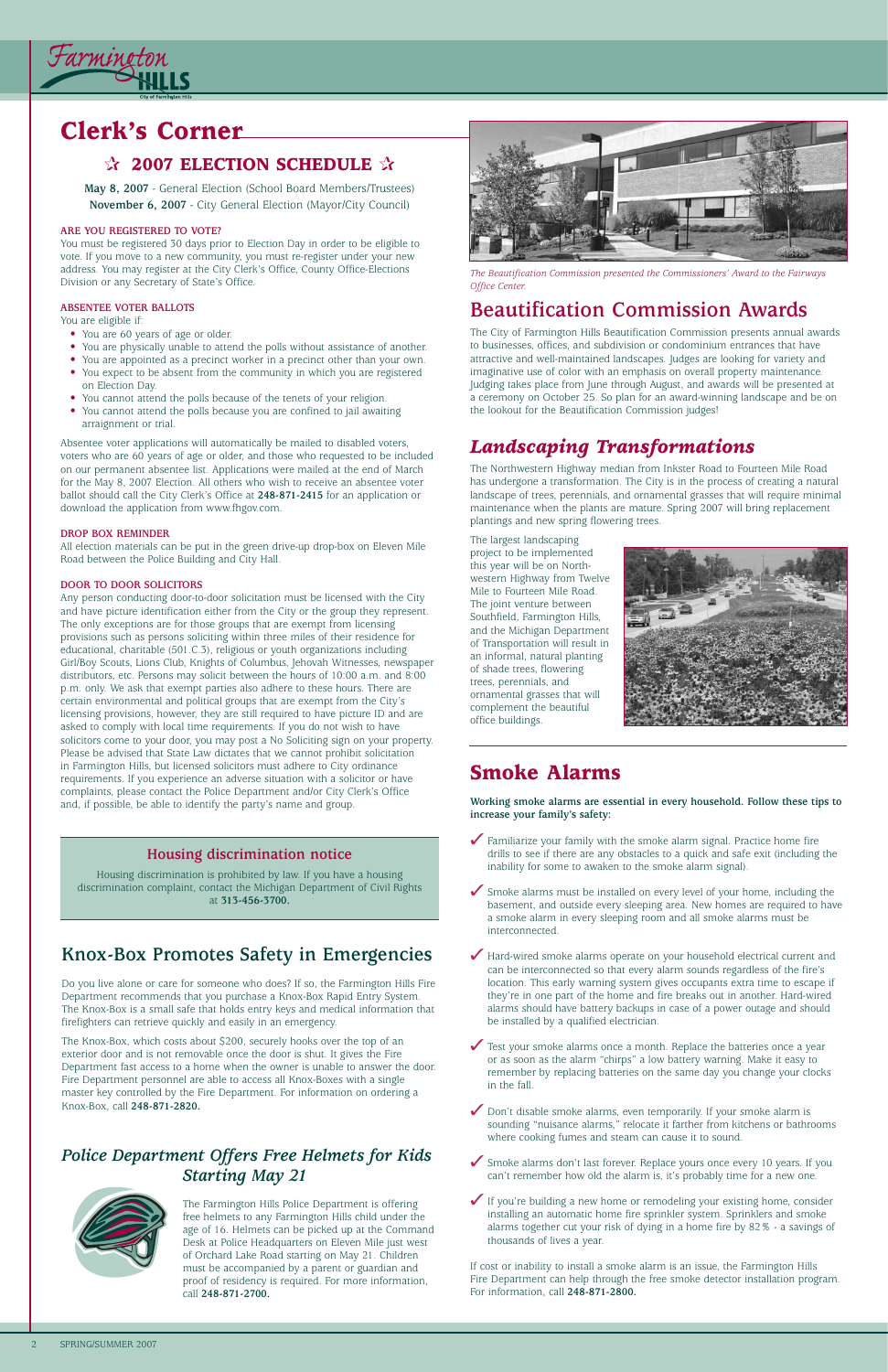# *Focus*

#### **E-MAILED UPDATES FROM CITY HALL**

Be in the know about the City of Farmington Hills! Receive e-mailed updates on general City news, road construction, cultural arts or ice arena activities. Go to www.fhgov.com, click on Quick Links, then Mailing List to subscribe.

## *Holiday Garbage Delays*

**Garbage, recycling, and yard waste will not be picked up on:**

| Memorial Day - Monday, May 28.      | All pickups delayed by one day during that<br>week with Friday's collection on Saturday.                                                               |
|-------------------------------------|--------------------------------------------------------------------------------------------------------------------------------------------------------|
| Fourth of July - Wednesday, July 4. | Wednesday through Friday's pickups<br>delayed by one day with Friday's collection<br>on Saturday. Regular pickups will occur on<br>Monday and Tuesday. |
| Labor Day - Monday, September 3.    | All pickups delayed by one day during that<br>week with Friday's collection on Saturday.                                                               |

Have your garbage at the curbside by 7:00 a.m. and limit containers to a 32 gallon and 60 pound capacity. Questions? Call the DPW at **248-871-2850.**

## **Farmington Hills Residents Go** *"Green"*

In 2006, Farmington Hills residents set a recycling record - more than 11,000 tons of garbage and yard waste were diverted from the landfill. Our City recycled nearly 34% of our total solid waste. At last year's Household Hazardous Waste Day, held at the Costick Center, more than 30 tons of hazardous materials were collected from more than 1,400 participants.

Recycling in Farmington Hills contributed to environmental benefits including a reduction of nearly 5,400 metric tons of greenhouse gas emissions, an air pollution reduction of 233 tons, a water pollution reduction of 33 tons, the preservation of approximately 89,000 trees, and enough energy savings to power 800 homes for a year!

To learn more about what can be recycled, go to www.fhgov.com or call the DPW at **248-871-2850.** Stay tuned for news on additional items being accepted in the green bins!

## *Help Rescue the Rouge on River Day 2007*

River Day/Rouge Rescue 2007 will be held Saturday, June 2 from 9 a.m. until noon at the pond in Founder's Park on Eight Mile Road. Participants will help clean and restore the waterway, plant a natural buffer along the banks, and will receive a free t-shirt and picnic lunch. To pre-register, call **248-871-2555.**

For a listing of other Rouge Rescue locations, call the Friends of the Rouge at **313-792-9900.**

#### **HOUSEHOLD HAZARDOUS WASTE (HHW) DROP-OFF DAYS**

**Farmington Hills - Saturday, May 5 9 a.m. to 2 p.m. - Costick Center** 

Products in your home that are corrosive, toxic, flammable or reactive are considered Household Hazardous Waste. For a list of acceptable items, call RRRASOC at 248-208-2270 or go to www.rrrasoc.org. (These items are not accepted: latex paint, unknowns, commercial waste, fire extinguishers, and smoke detectors.)

All containers need to be labeled, not hold more than five gallons or weigh more than 50 pounds, and should be put in a sturdy box on the floor or in the trunk. Paper shredding is also available at all HHW events with a 100-pound or threebox limit per household.

A drivers' license or other proof of residency is required to participate. Residents of Farmington Hills, Farmington, Novi, Southfield, South Lyon, Walled Lake, and Wixom may participate in any of the HHW events listed below:

| Farmington             | <b>Novi</b>            | Southfield           |
|------------------------|------------------------|----------------------|
| Farmington Hills       | Saturday, September 15 | Saturday, October 14 |
| Saturday, May 5        | 9 a.m. to 2 p.m.       | 9 a.m. to 2 p.m.     |
| 9 a.m. to 2 p.m.       | Novi Civic Center      | Behind RRRASOC       |
| Costick Center         | 45175 W. 10 Mile Road  | Recycling Center     |
| 28600 Eleven Mile Road |                        | 20000 W. 8 Mile Road |

## **Healthy Lawn Care Tips**

Follow these environmentally responsible tips for a healthy lawn or use a lawn service that offers healthy lawn care options.

## **WEST NILE VIRUS UPDATE**

**• REDUCE** areas where mosquitoes breed. Eliminate standing water collected in toys,

> buckets, tires, unused pools, clogged roof gutters, birdbaths, and other containers.

**• REPEL** against mosquitoes. Use insect repellants (follow manufacturers' guidelines and do not use on children younger than 2 years old.) Wear protective clothing such as long sleeves and pants.

**• REPORT** dead crows to the Oakland County Health Division at 877-377-3641. For more info on West Nile virus, go to www.co.oakland.mi.us/health.

City workers have treated all Cityowned storm water catch basins with a slow-release larvicide known to kill mosquitoes. All property owners are also urged to evaluate water on their own property. If the water is in a creek or retention area that's healthy, running, or non-stagnant, then it's not considered a prime area for mosquito breeding and doesn't need to be treated. But if the water is stagnant, such as in a private storm sewer catch basin located in a driveway, backyard, side yard, or subdivision open space, it can be easily treated with a drop-in larvicide from a local retailer.

- Select earth-friendly fertilizers. These include products where 50% or more of the nitrogen is in slow-release form, and they are labeled as low or no phosphorus and pesticide-free.
- Sweep up fertilizer from paved surfaces and put it back into the lawn. Fertilizer left on sidewalks can easily wash into storm drains, rivers, and lakes.
- Leave a "no fertilizer" 10 25' buffer zone near lakes and rivers. Instead of turf grass, plant native grasses, tall wildflowers or shrubs to trap pollutants and discourage Canadian geese.
- Do not fertilize before early May and never fertilize if the ground is still frozen. Fertilize in the fall for a green lawn in the spring.

# **Earth-Friendly Fertilizer**



www.healthylandscapes.com

Funded through the Rouge River National Wet Weather Demonstration Project

## **Opportunities Abound!**

During the spring and summer, the City hires employees in a wide variety of positions from part-time (20 hours) to temporary full-time (40 hours) for landscaping, road work, recreation programs, school crossing guards, and park and golf course maintenance. Hourly pay rates range from \$6.95- \$10.00+ based on qualifications and job responsibilities. Seasonal jobs often provide excellent training for future career opportunities.

Open positions are advertised on the City website at www.fhgov.com (see City employment application as well), in the local classifieds or you can call Human Resources at **248-871-2490** for an application and information.

The Centers for Disease Control and Prevention (CDC) is once again recommending that people protect themselves against West Nile Virus by following the Three R's:

## **Camps Offer Summer Fun**

The Recreation Division sponsors many affordable and fun Summer Camps that run from June 18 to August 17. Camps are held at Heritage Park, Founders Sports Park, and the Costick Center. Ages range from three to 12 years old. A wide variety of specialty camps, including sports camps, are offered for different ages and interests. For more info see the 2007 summer program brochure, call the Recreation Division at **248-473-1817** or visit www.fhgov.com.